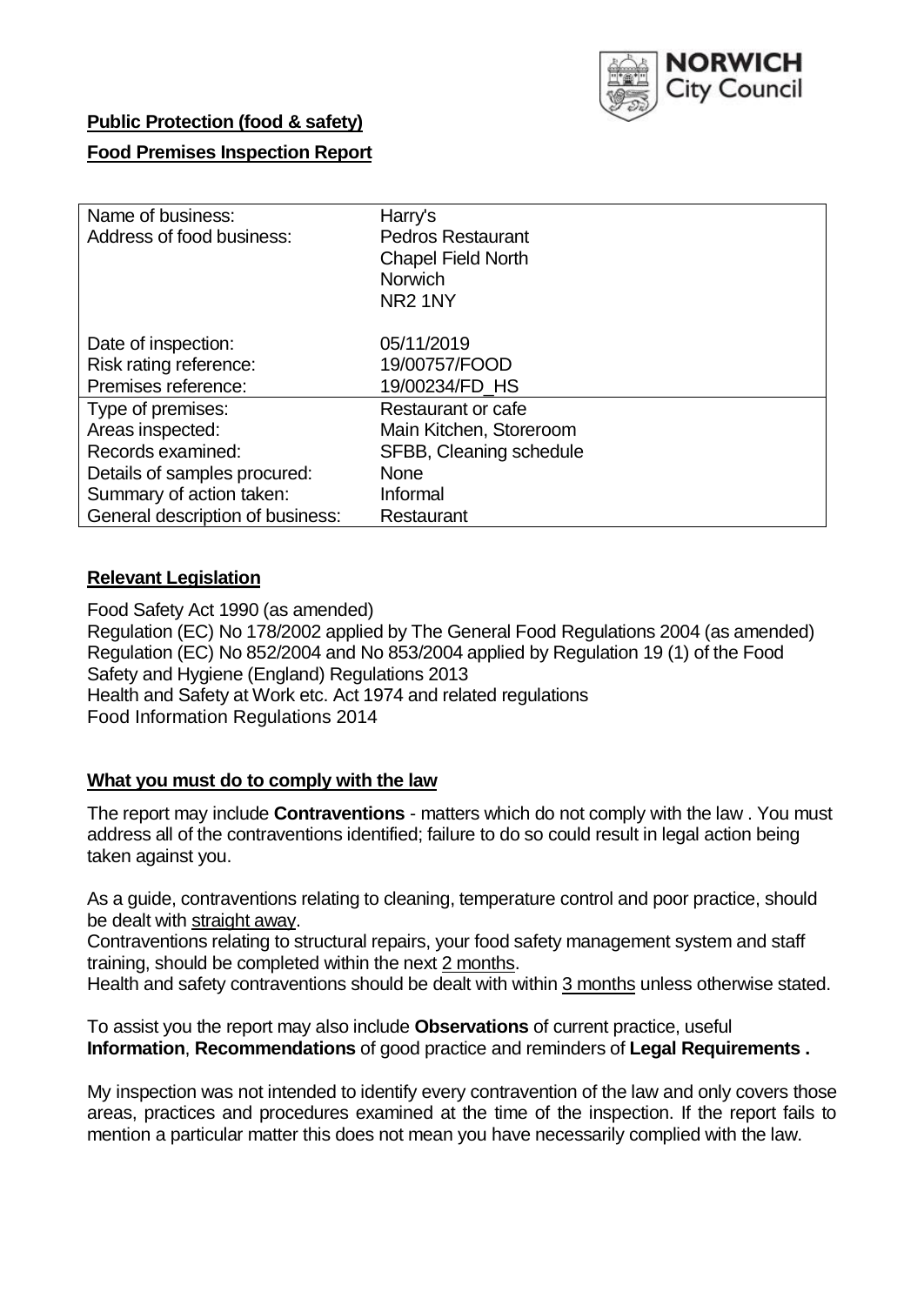# **FOOD SAFETY**

### **How we calculate your Food Hygiene Rating:**

The food safety section has been divided into the three areas which you are scored against for the hygiene rating: 1. food hygiene and safety procedures, 2. structural requirements and 3. confidence in management/control procedures. Each section begins with a summary of what was observed and the score you have been given. Details of how these scores combine to produce your overall food hygiene rating are shown in the table.

| <b>Compliance Area</b>                     |          |    |           | <b>You Score</b> |                |    |           |    |          |  |  |
|--------------------------------------------|----------|----|-----------|------------------|----------------|----|-----------|----|----------|--|--|
| Food Hygiene and Safety                    |          |    |           | $\overline{0}$   | 5              | 10 | 15        | 20 | 25       |  |  |
| <b>Structure and Cleaning</b>              |          |    |           | $\Omega$         | 5              | 10 | 15        | 20 | 25       |  |  |
| Confidence in management & control systems |          |    | $\Omega$  | 5                | 10             | 15 | 20        | 30 |          |  |  |
|                                            |          |    |           |                  |                |    |           |    |          |  |  |
| <b>Your Total score</b>                    | $0 - 15$ | 20 | $25 - 30$ |                  | $35 - 40$      |    | $45 - 50$ |    | > 50     |  |  |
| <b>Your Worst score</b>                    | 5        | 10 | 10        |                  | 15             |    | 20        |    |          |  |  |
|                                            |          |    |           |                  |                |    |           |    |          |  |  |
| <b>Your Rating is</b>                      | 5        |    |           | 3                | $\overline{2}$ |    |           |    | $\Omega$ |  |  |

Your Food Hygiene Rating is 4 - a good standard



# **1. Food Hygiene and Safety**

Food hygiene standards are high. You demonstrated a very good standard of compliance with legal requirements. You have safe food handling practices and procedures and all the necessary control measures to prevent cross-contamination are in place. Some minor contraventions require your attention. **(Score 5)**

## Contamination risks

**Recommendation** Chopping/cutting boards were held stable with tea towels/cloths and could contaminate the board. Use silicone board mats to stabilise your cutting boards. These can be placed in the dishwasher and /or can be sterilised

## Personal Hygiene

**Contravention** the wash-hand basin was not in regular use. Regular hand washing is important for personal cleanliness. Remind all food handlers of the need to wash their hands before starting or returning to work, and specifically:

After using the toilet;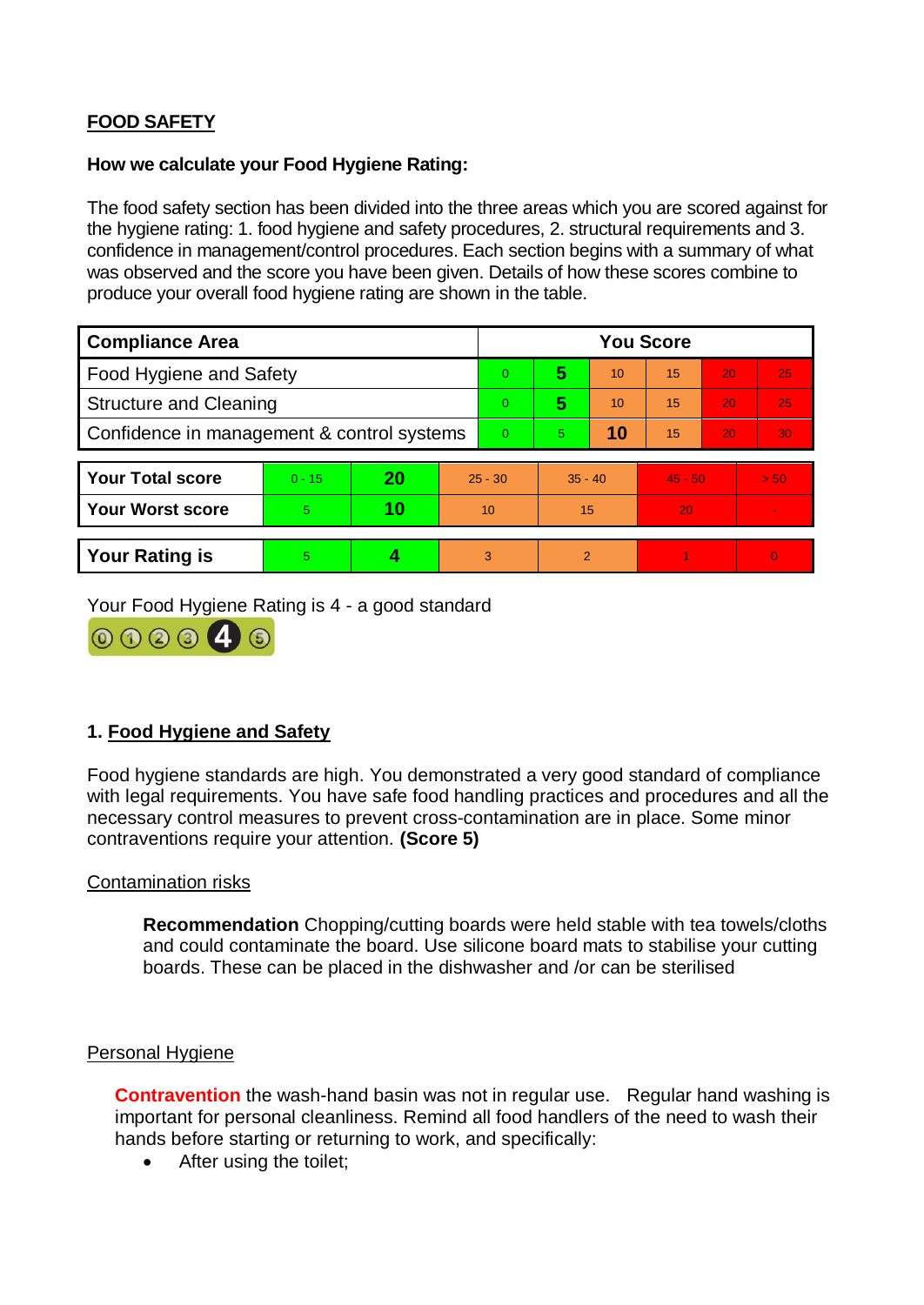- After handling rubbish;
- After smoking;
- After taking a break;
- After handling raw food

## Temperature Control

**Contravention** The following evidence indicated there was a risk of bacteria growing on food:

• foods e.g burgers were not being stored at the temperature directed by the manufacturer e.g below 2°C

#### Poor Practices

**Recommendation** The following matters represented poor practice and if allowed to continue may cause food to become contaminated or lead to its deterioration:

- no date of when opened on 'barbeque' sauce in the walk-in fridge
- unwrapped open packet of chorizo stored in the walk-in fridge
- uncovered foods e.g prepared onions stored in the walk-in fridge
- the dessert fryer was sited too close to the wash hand basin
- bicycle stored in a food room

# **2. Structure and Cleaning**

The structure facilities and standard of cleaning and maintenance are all of a good standard and only minor repairs and/or improvements are required. Pest control and waste disposal provisions are adequate. The minor contraventions require your attention. **(Score 5)**

## Cleaning of Structure

**Contravention** The following items were dirty and require more frequent and thorough cleaning:

- flooring behind and under equipment
- extraction canopy

**Recommendation** Housekeeping could be greatly improved. Remove redundant items and equipment from food rooms, tidy away miscellaneous objects into drawers and boxes and keep work surfaces and the floor clear for ease of cleaning and disinfection.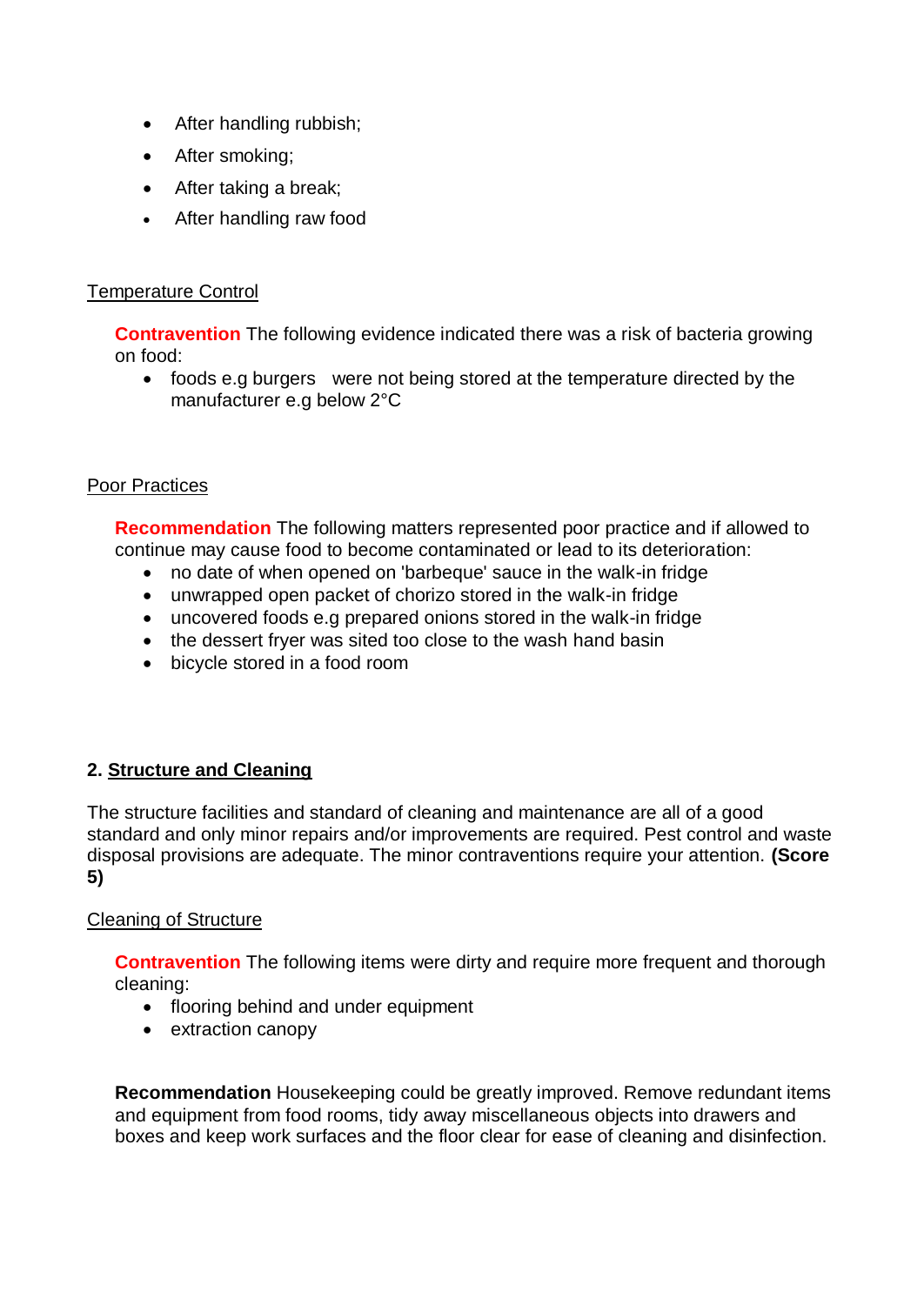## Cleaning of Equipment and Food Contact Surfaces

**Contravention** The following items are dirty and must be cleaned:

- seals to raw meat fridge
- grill to raw meat fridge
- seals and shelving to fridge numbered 1and garnish fridge
- blue food container in the walk-in fridge
- shelves in fridge
- legs and wheels to equipment
- seals to ice machine

## Cleaning Chemicals / Materials / Equipment and Methods

**Observation** I was pleased to see that your cleaning materials, methods and equipment were able to minimise the spread of harmful bacteria between surfaces.

## **Maintenance**

**Contravention** The following had not been suitably maintained and must be repaired or replaced:

- handle missing to chest freezer
- damage to lid to chest freezer
- bare wood structure in front servery
- hole and gap to outer door

## Facilities and Structural provision

**Contravention** The following facilities were inadequate and must be improved:

• the grease filters were missing from the extraction canopy

# Pest Control

**Contravention** Pest proofing is inadequate particularly in the following areas:

• the external doors

# **3. Confidence in Management**

There are generally satisfactory food safety controls in place although there is evidence of some non-compliance with the law. Your records are appropriate and generally maintained but some deficiencies were identified. The contraventions require your attention; although not critical to food safety they may become so if not addressed. **(Score 10)**

## Type of Food Safety Management System Required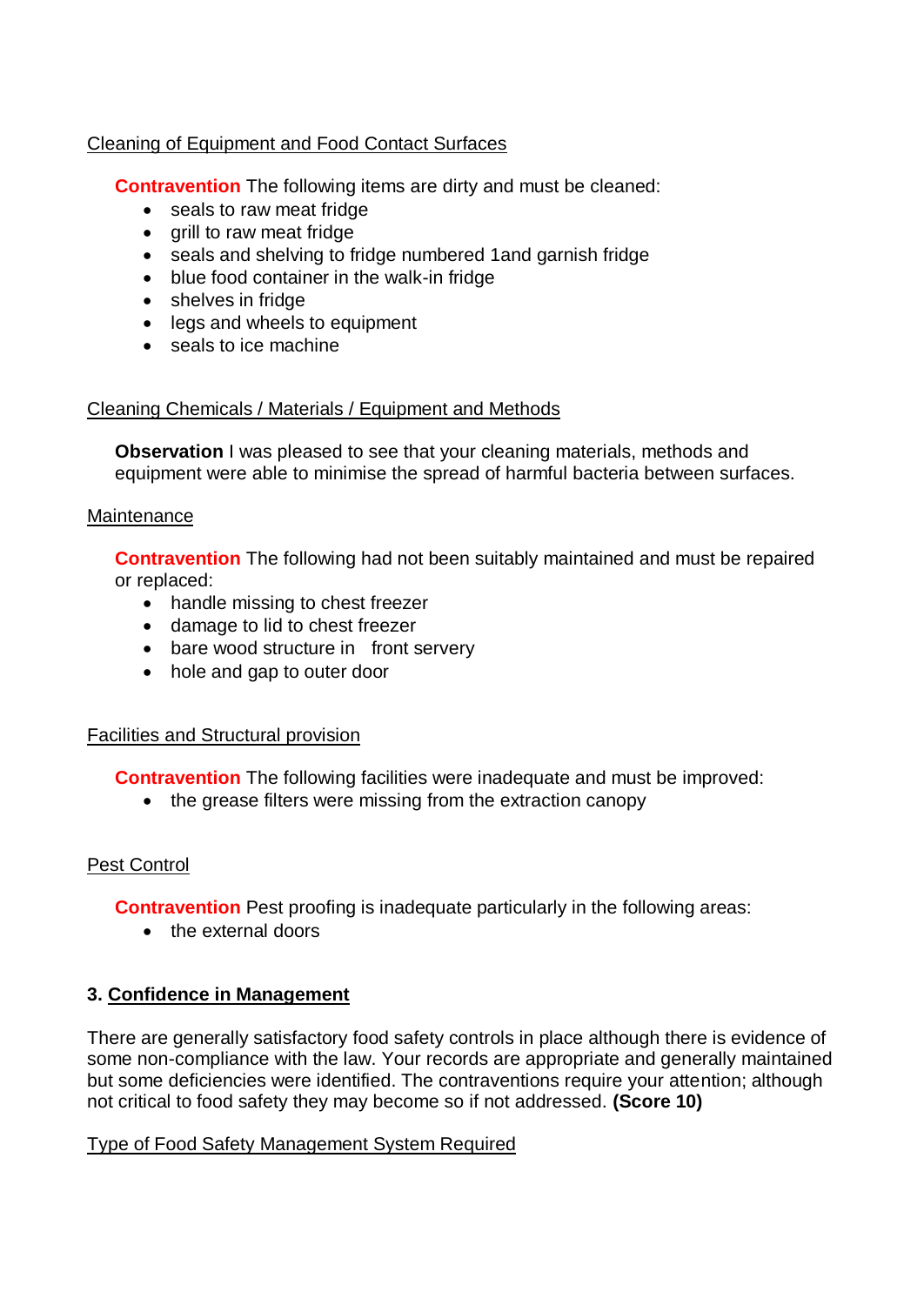**Information** you are currently using 2 Safer Food Better Business packs. You need to use only one pack for your business

Food Hazard Identification and Control

**Contravention** You have not identified these food hazards or the methods of control at critical points in your operation:

• storage and cooking of rare burgers

**Contravention** The following Safer Food Better Business SAFE METHODS are incomplete:

 processes for cooking rare burgers, you need to add these procedures to your food safety management system

#### Proving Your Arrangements are Working Well

**Contravention** You are not working to the following safe methods in your SFBB pack:

• training records / supplier lists

#### **Traceability**

**Observation** Your records were such that food could easily be traced back to its supplier.

#### Waste Food and other Refuse

**Observation** You had measures in place to dispose of waste food appropriately and were employing the services of an approved waste contractor.

## **Training**

**Observation** I was pleased to see that food handlers had been trained to an appropriate level and evidence of their training was made available.

#### **Allergens**

**Observation** You had identified the presence of allergens in your non-prepacked food and had brought this to the attention of your customers.

## **HEALTH, SAFETY AND WELFARE**